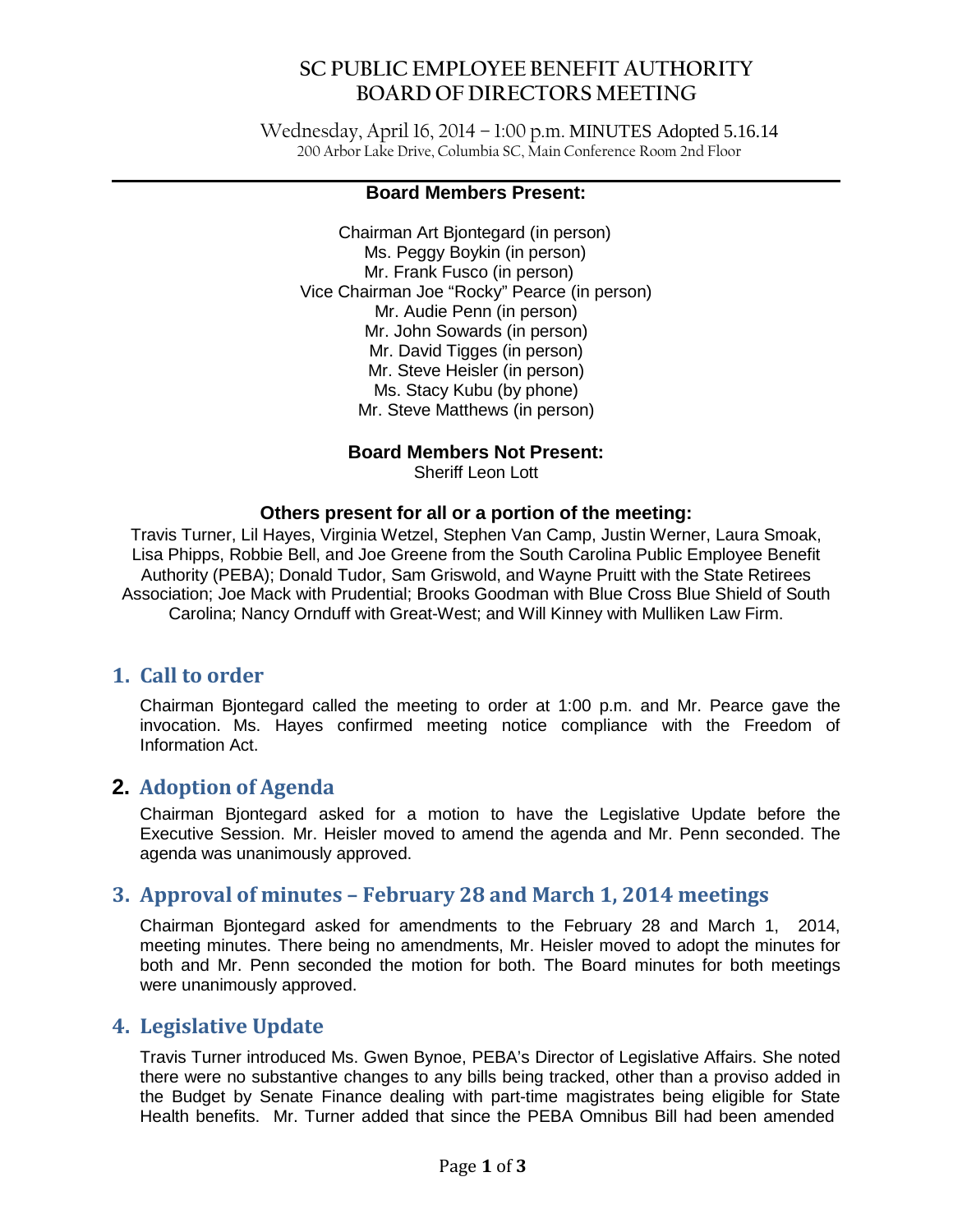Wednesday, April 16, 2014 – 1:00 p.m. MINUTES Adopted 5.16.14 200 Arbor Lake Drive, Columbia SC, Main Conference Room 2nd Floor

and was being detained on the Senate calendar, it might be best to try to get PEBA legislation reintroduced next year.

## **5. Executive Session Pursuant to S.C. Code of Laws 30-4-70 (1), (2), & (3)**

Mr. Heisler moved the Board enter into an Executive Session for legal advice, personnel issues and security issues. Mr. Sowards seconded the motion and the Board entered into executive session with a unanimous vote at 1:12 p.m.

Open session resumed at 2:53 p.m. following the Executive Session. No action was taken by the Board while in Executive Session.

## **6. Committee Reports**

## **A. Health Care Policy Committee**

Mr. Pearce advised that the Health Care Policy Committee met earlier that morning and discussed the following agenda items:

The Committee heard a presentation from HDL, Inc., on a proposal, but did not take any action. Mr. Pearce noted that the Committee will meet with Mr. David McClaskey on May 16, 2014, and hopes that he will help them identify the direction the Committee would like to move in for future pilots, proposals, etc., and help them find strategies to accomplish the new objectives.

## **B. Retirement Policy Committee**

Mr. Sowards reported that the Retirement Committee met on March 5, 2014, to continue the review of industry best practices for the Deferred Compensation Program and the Optional Retirement Program. At the April 30, 2014 meeting, they will review staff recommendations for those programs.

# **C. Finance, Administration, Audit and Compliance (FAAC) Committee**

Mr. Matthews reported that the FAAC Committee met on March 4, and on April 4, 2014. The PEBA Internal Audit risk-based plan was reviewed and adopted, and quarterly reports on progress will be given by the IA. Elliot-Davis reviewed the Agreed upon Procedures for the audit of the Deferred Compensation Program, which was then referred to the Retirement Committee. The Inspector General's Fiduciary Audit of PEBA will be starting later this year and staff has been instructed to review the recent South Carolina Retirement System Investment Commission (RSIC) Fiduciary Performance Audit.

## **D. The Ad Hoc Executive Search Committee Report**

Mr. Matthews reported that the Ad Hoc Committee met on March 12, March 24, April 9 and April 14, 2014.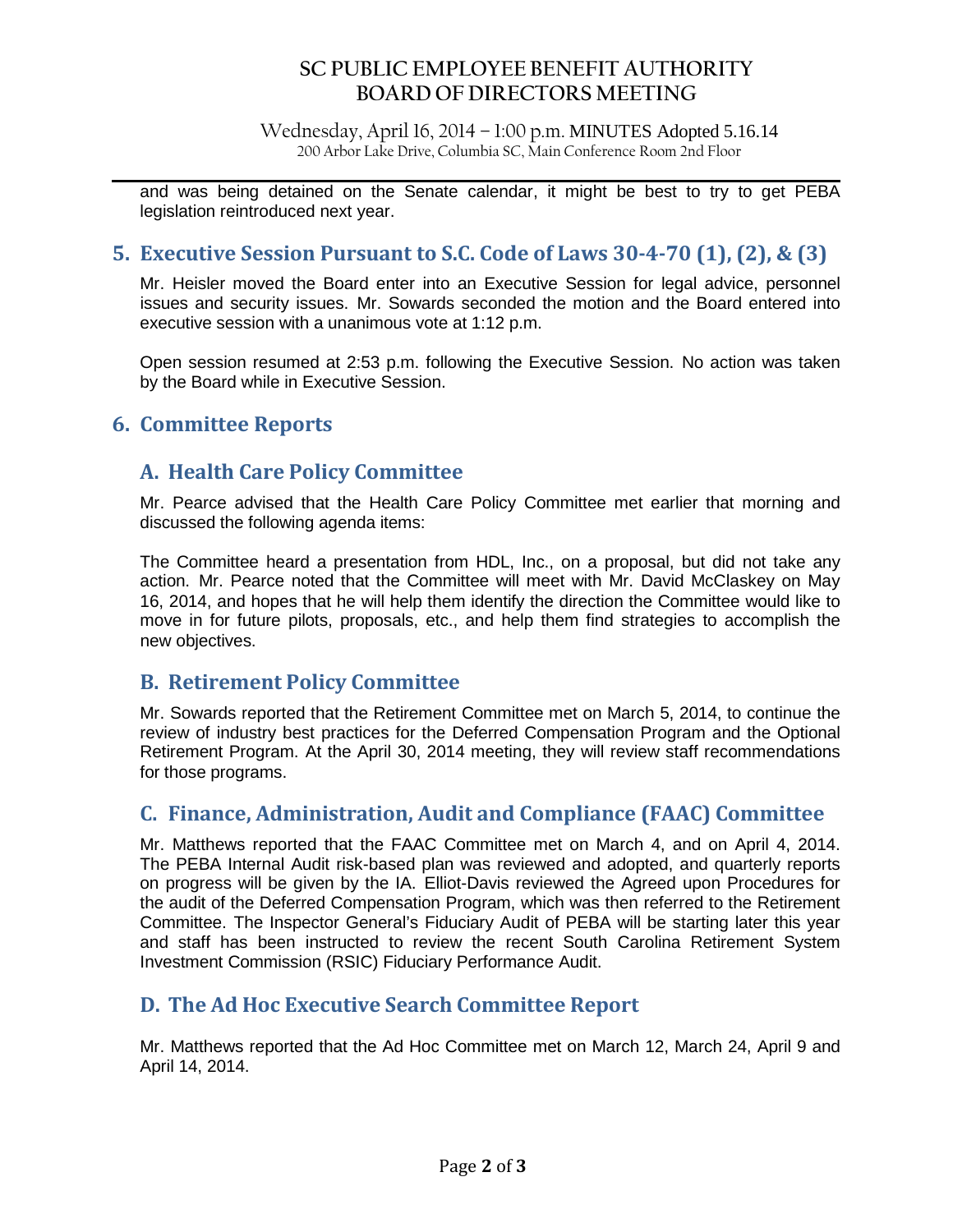Wednesday, April 16, 2014 – 1:00 p.m. MINUTES Adopted 5.16.14 200 Arbor Lake Drive, Columbia SC, Main Conference Room 2nd Floor

### **Old Business**

There was no old business.

## **New Business**

There was no new business discussed.

## **Round Table Discussion**

Mr. Sowards said that in his continued interaction with PEBA staff, that kudos should be given for their professionalism and competency.

Mr. Heisler mentioned he liked the new Employee Newsletter.

Mr. Pearce asked about the status of the ISO certification.

#### **Director's Report, Travis Turner:**

Mr. Turner noted that David Quiat, PEBA's Procurement Officer, would be leaving PEBA to pursue other challenges. The Board expressed recognition of Mr. Quiat's skills, knowledge and dedication. Mr. Turner noted that Mr. Quiat's leaving would leave a large gap in the organization and going forward the agency will have to go through the Materials Management Office currently housed under the Budget and Control Board, unless PEBA is authorized to hire someone to fill Mr. Quiat's position that has a high level of procurement authorization, and could handle the constant procurements going through PEBA.

Mr. Turner mentioned that the agency has plans for an Employee Appreciation Week. He stated that PEBA does not have a staff morale problem, and that PEBA is a good place to work. Since its inception, PEBA has accomplished a lot of things, including the merging of two large program entities, merging into one campus, hiring and transitioning to a new Pharmacy Benefits Manager for the first time in many years, and creating a new health plan for MUSC from scratch, among other things. Mr. Turner offered his thanks to all the PEBA employees for their hard work and for being a great staff. He believes that once everything is stable, people will feel more comfortable.

#### **Board Member's Comments:**

The Chairman noted that it was the last day at PEBA for Ms. Virginia Wetzel, Assistant Liaison to the Board. He complimented her on her hard work and good attitude. Ms. Wetzel thanked the Board for the opportunity to work with them.

There being nothing further to discuss, Mr. Heisler moved to adjourn and Mr. Bjontegard adjourned the meeting at 3:00 p.m.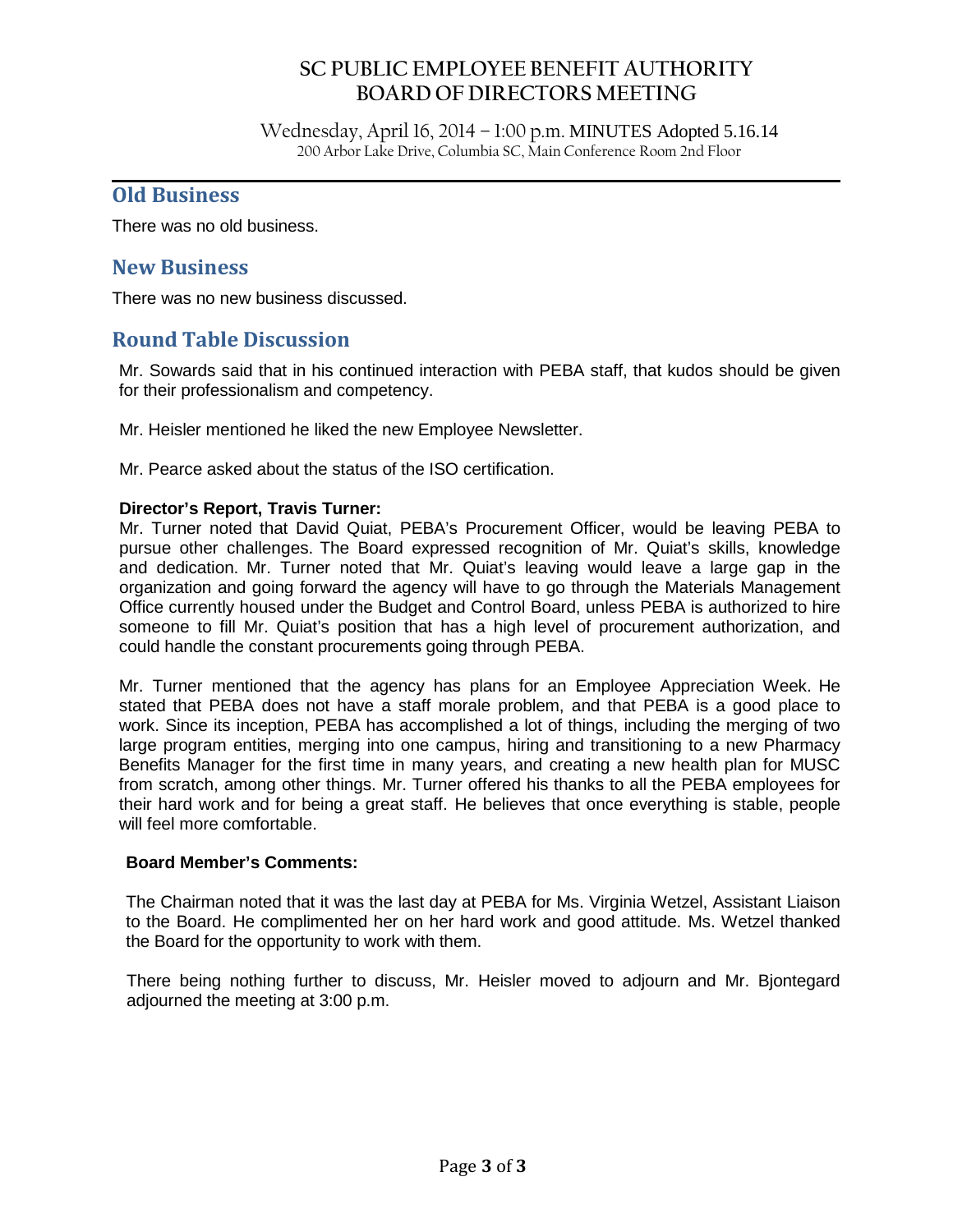### **Board of Directors Meeting**

**200 Arbor Lake Drive, Columbia, SC 2nd Floor Conference Room Wednesday, 4/16/2014 1:00 - 5:00 PM ET**

| 1. Call to Order                                                                                             | <b>Chairman Bjontegard</b>                    |                |
|--------------------------------------------------------------------------------------------------------------|-----------------------------------------------|----------------|
| 2. Adopt Agenda                                                                                              |                                               | <b>Approve</b> |
| 3. Adopt Minutes<br>2.28.14 PEBA Minutes Draft - Page 2<br>3.1.14 PEBA Minutes Draft - Page 5                | <b>Chairman Bjontegard</b>                    | <b>Approve</b> |
| 4. Executive Session Pursuant to S.C. of Laws § 30-4-70<br>(a) $(1)(2)(3)$                                   |                                               |                |
| 5. PEBA Legislative Update                                                                                   | <b>Travis Turner, PEBA</b><br><b>Director</b> |                |
| PEBA Legislative Update (4.11.14) - Page 8<br>House Approved FY14.15 Budget Appropriations - Page 11         |                                               |                |
| <b>6. Committee Reports</b>                                                                                  |                                               |                |
| a. Health Care Policy Committee Report<br>Committee met April 16, 2014.                                      | <b>Rocky Pearce</b>                           |                |
| <b>b. Retirement Policy Committee Report</b><br>Committee met March 5, 2014.                                 | <b>John Sowards</b>                           |                |
| c. FAAC Report<br>Committee met March 4, 2014 and April 1, 2014                                              | <b>Steve Matthews</b>                         |                |
| d. Ad Hoc Executive Search Committee Report<br>Committee met March 12, March 24, April 9 and April 14, 2014. | <b>Steve Matthews</b>                         |                |
| <b>7. Old Business</b>                                                                                       |                                               |                |
| <b>8. New Business</b>                                                                                       |                                               |                |
| a. Director's Report                                                                                         | <b>Travis Turner, PEBA</b><br><b>Director</b> |                |

**9. Adjournment**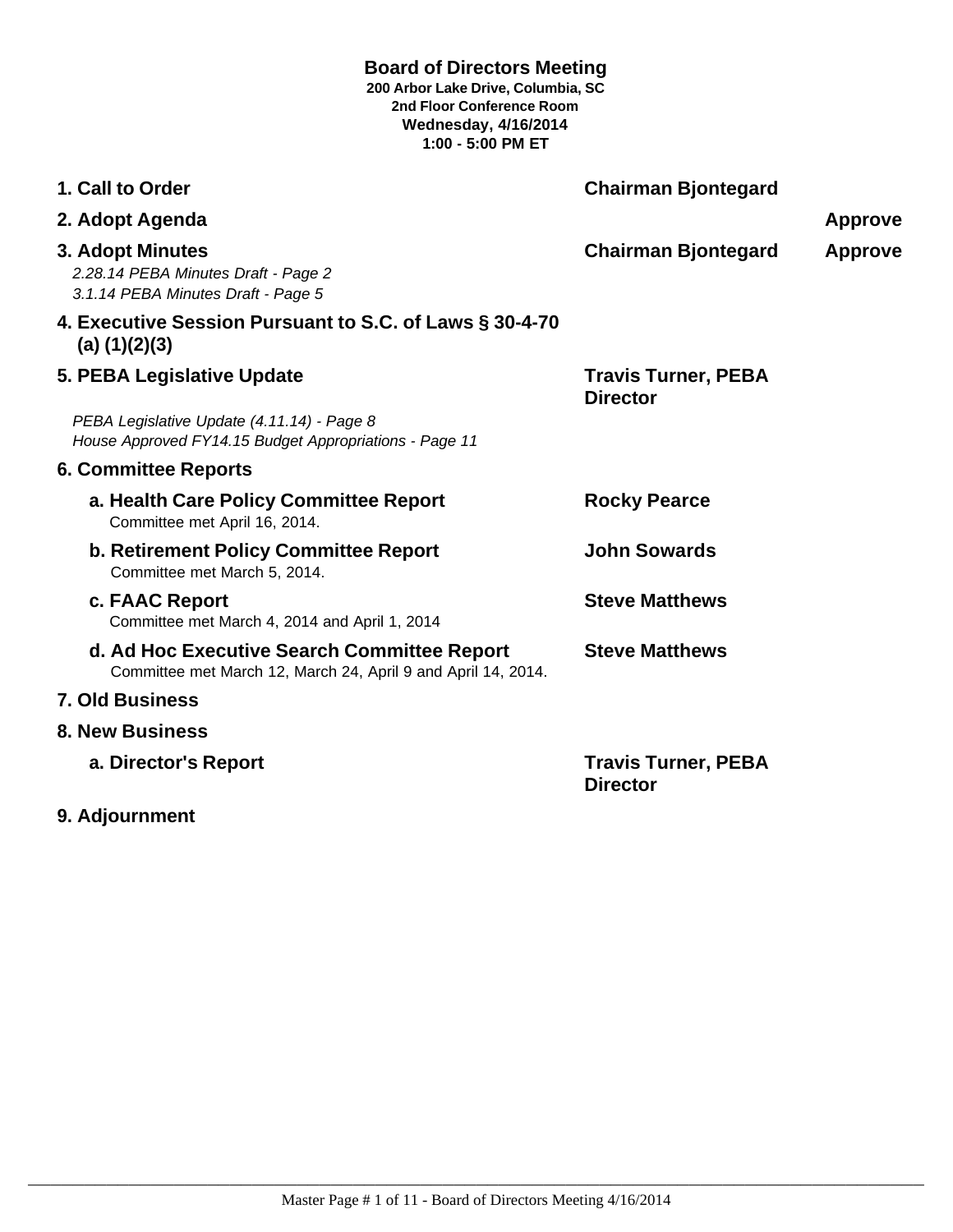### DRAFT MINUTES

Friday, February 28, 2014 2014 – 9:30 a.m. 200 Arbor Lake Drive, Columbia SC, Main Conference Room 2nd Floor

 $\mathcal{L}_\mathcal{L} = \mathcal{L}_\mathcal{L} = \mathcal{L}_\mathcal{L} = \mathcal{L}_\mathcal{L} = \mathcal{L}_\mathcal{L} = \mathcal{L}_\mathcal{L} = \mathcal{L}_\mathcal{L} = \mathcal{L}_\mathcal{L} = \mathcal{L}_\mathcal{L} = \mathcal{L}_\mathcal{L} = \mathcal{L}_\mathcal{L} = \mathcal{L}_\mathcal{L} = \mathcal{L}_\mathcal{L} = \mathcal{L}_\mathcal{L} = \mathcal{L}_\mathcal{L} = \mathcal{L}_\mathcal{L} = \mathcal{L}_\mathcal{L}$ 

### **Retreat Location**

McNair Law Firm - 1221 Main St., Suite 1800, Columbia, SC 29201

### **Board Members Present:**

Ms. Peggy Boykin (in person) Mr. Frank Fusco (in person) Vice Chairman Joe "Rocky" Pearce (in person) Mr. Audie Penn (in person) Mr. John Sowards (in person) Mr. David Tigges (in person) Mr. Steve Heisler (in person) Sheriff Leon Lott (by phone) Chairman Bjontegard (in person) Mr. Steve Matthews (in person) Ms. Stacy Kubu (in person)

### **Others present for all or a portion of the meeting:**

Travis Turner, Lil Hayes, Stephen Van Camp, Justin Werner, Kim Brown, Virginia Wetzel, Megan Lightle, Angela Warren, Kevin Crosby, John Page, Tammy Nichols, and Tiffany Latimer from the South Carolina Public Employee Benefit Authority (PEBA); Donald Tudor and Wayne Pruitt with the State Retirees Association; Tim Bryan with Prudential; Matt Shaffer, Brooks Goodman, and Sarah Martin with Blue Cross Blue Shield of South Carolina; Joseph Newton and Danny White with Gabriel Roeder Smith & Company; Jan Hartford with CEM Benchmarking; David McClaskey with the Business Excellence Institute; Alex Tomlinson with Mullikin Law Firm; and Melinda At Hasan with the SC State Treasurer's Office

# **I. Call to order**

Chairman Bjontegard called the meeting to order at 9:35 a.m. and Mr. Bjontegard gave the invocation. Ms. Hayes confirmed meeting notice compliance with the Freedom of Information Act.

# **II. Educational Program Sessions**

### **Organizational Performance Excellence: 9:30 a.m. – 12:30 p.m.**

Mr. Bjontegard referred to Mr. Fusco who introduced David McClaskey, the president of the Business Excellence Institute. Mr. McClaskey, as an independent consultant and Baldrige expert, guided the Board members through an interactive session to clearly define the Board and Agency's purpose and mission.

#### **Action:**

Mr. Sowards moved to amend and approve a new mission statement for the agency to read as follows: "To recommend, offer, and administer competitive programs of retirement and

Page **1** of **3**  $\frac{1}{1}$  agc  $\frac{1}{2}$  or  $\frac{1}{2}$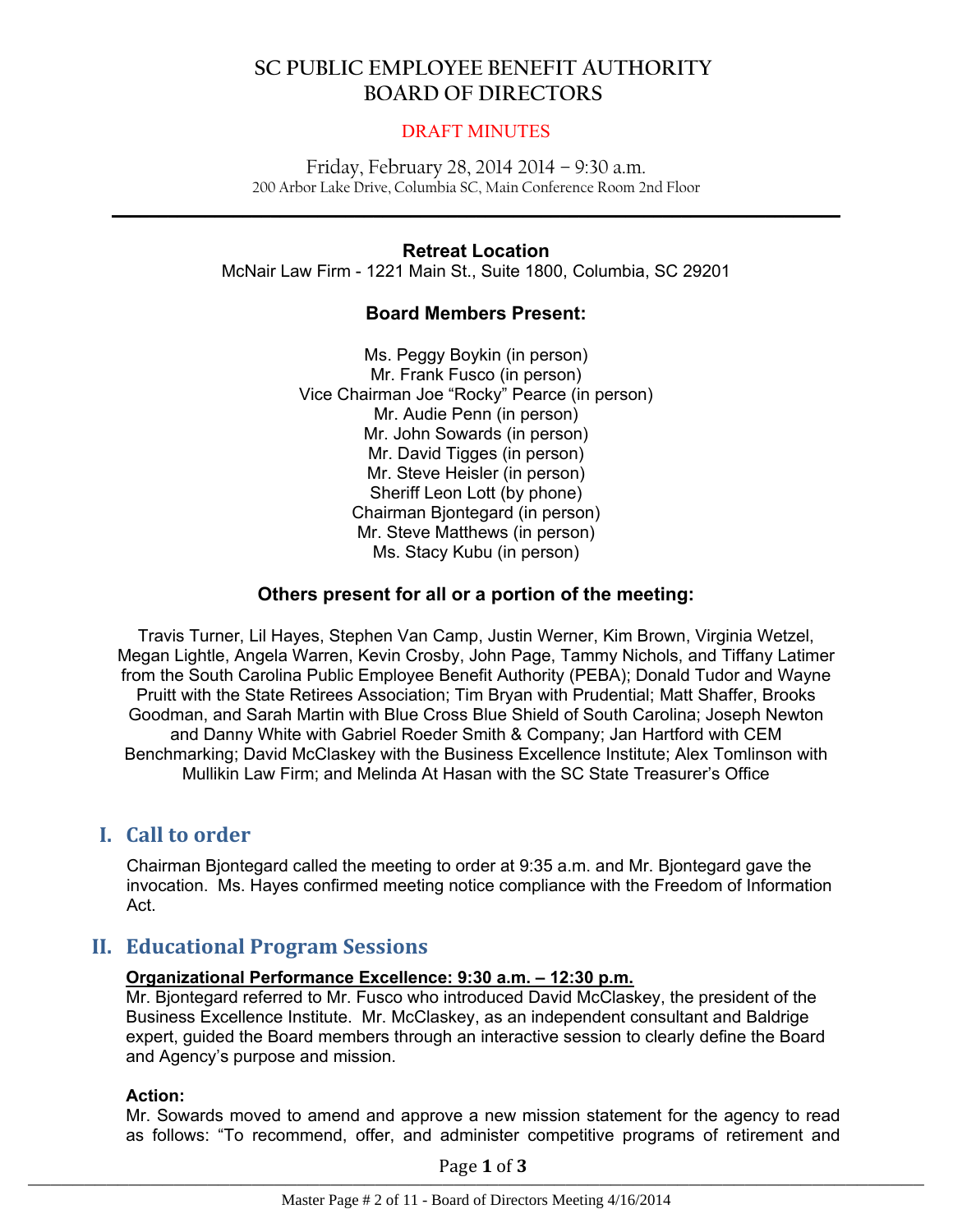### DRAFT MINUTES

#### Friday, February 28, 2014 2014 – 9:30 a.m. 200 Arbor Lake Drive, Columbia SC, Main Conference Room 2nd Floor

 $\mathcal{L}_\mathcal{L} = \mathcal{L}_\mathcal{L} = \mathcal{L}_\mathcal{L} = \mathcal{L}_\mathcal{L} = \mathcal{L}_\mathcal{L} = \mathcal{L}_\mathcal{L} = \mathcal{L}_\mathcal{L} = \mathcal{L}_\mathcal{L} = \mathcal{L}_\mathcal{L} = \mathcal{L}_\mathcal{L} = \mathcal{L}_\mathcal{L} = \mathcal{L}_\mathcal{L} = \mathcal{L}_\mathcal{L} = \mathcal{L}_\mathcal{L} = \mathcal{L}_\mathcal{L} = \mathcal{L}_\mathcal{L} = \mathcal{L}_\mathcal{L}$ 

insurance benefits for public employers, employees, and retirees in South Carolina." Mr. Heisler seconded this motion. The motion was unanimously approved.

The Board discussed scheduling a follow-up session with Mr. McClaskey to assist each Committee in clearly defining their goals. It was noted that the agency's strategic plan will need to be revisited in order to comply with the agency's new mission. Mr. McClaskey stressed the importance of developing measures within that plan.

#### **Pension Administration Benchmarking: 1:30 p.m. – 2:30 p.m.**

Mr. Bjontegard introduced Jan Hartford with CEM Benchmarking who provided an in-depth summary of her company's analysis of PEBA Retirement Division's costs, services, and performance data for Fiscal Year 2013. It was noted that the Retirement Division has contracted with CEM Benchmarking to provide measurement, analysis, and comparison of its performance against that of its peers since 2003, with reviews occurring approximately every other year.

There was discussion regarding best practices within the public pension plan industry specifically regarding retirement readiness of plan participants. Ms. Hartford highlighted the success of the Ontario Municipal Employees Retirement System, Ohio Public Employee Retirement System, and the Dutch Public Pension Plans.

The Board took a brief recess and resumed the meeting at 2:40 p.m.

#### **New GASB Standards for Pension Accounting: 2:40 p.m. – 3:40 p.m.**

Mr. Bjontegard introduced Joseph Newton and Danny White with Gabriel Roeder Smith & Company who provided a presentation on the new GASB standards for pension accounting. Specifically, they highlighted standard changes surrounding GASB 67 and GASB 68 to include their effective dates and effects of pension accounting and financial reporting rules for state and local government entities.

There was discussion regarding PEBA's involvement and communications with participating employers in the SC Retirement Systems during the implementation of the standard changes.

#### **Patient Engagement: 3:45 p.m. – 5:00 p.m.**

Mr. Bjontegard introduced Matt Shaffer, Brooks Goodman, and Sarah Martin with Blue Cross Blue Shield of South Carolina who provided a presentation on patient engagement efforts at Blue Cross Blue Shield. The Board requested utilization percentages of the engagement services currently being offered to State Health Plan participants. The Board directed the Health Care Policy Committee to analyze the engagement services not currently being offered to participants to evaluate the potential value to Board's goal of having a consumer driven plan. There was also discussion about the ongoing effort to collect participants' email addresses.

Page **2** of **3**  $\frac{1}{1}$  agc  $\frac{1}{2}$  or  $\frac{1}{2}$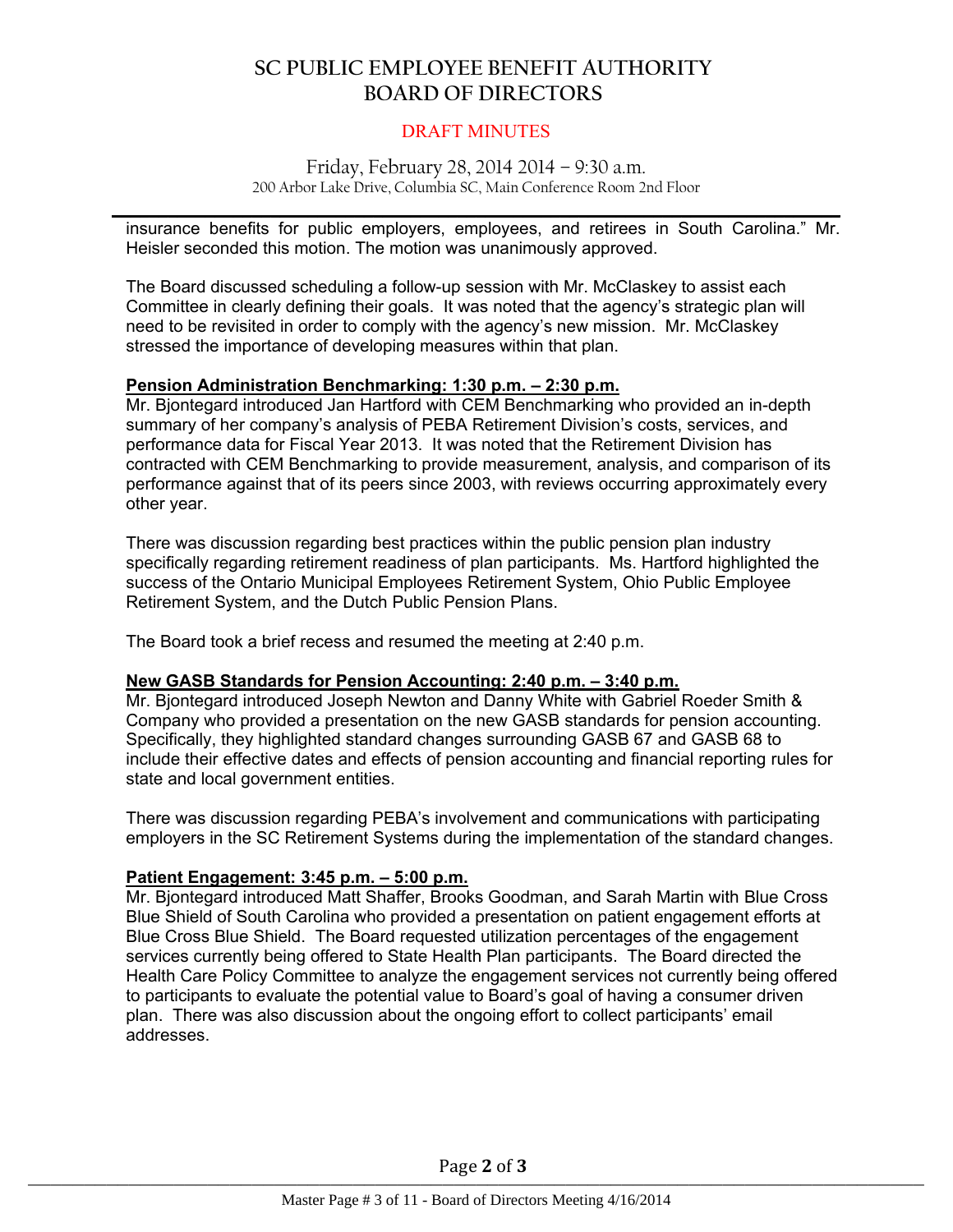### DRAFT MINUTES

Friday, February 28, 2014 2014 – 9:30 a.m. 200 Arbor Lake Drive, Columbia SC, Main Conference Room 2nd Floor

 $\mathcal{L}_\mathcal{L} = \mathcal{L}_\mathcal{L} = \mathcal{L}_\mathcal{L} = \mathcal{L}_\mathcal{L} = \mathcal{L}_\mathcal{L} = \mathcal{L}_\mathcal{L} = \mathcal{L}_\mathcal{L} = \mathcal{L}_\mathcal{L} = \mathcal{L}_\mathcal{L} = \mathcal{L}_\mathcal{L} = \mathcal{L}_\mathcal{L} = \mathcal{L}_\mathcal{L} = \mathcal{L}_\mathcal{L} = \mathcal{L}_\mathcal{L} = \mathcal{L}_\mathcal{L} = \mathcal{L}_\mathcal{L} = \mathcal{L}_\mathcal{L}$ 

## **III. Round Table Discussion**

The Board reflected on the day's education sessions and provided the following feedback:

Organizational Performance Excellence: A follow-up session should be scheduled with Mr. McClaskey to help committees better define their strategic plans.

Pension Administration Benchmarking: The Retirement Policy Committee should further evaluate this report and seek opportunities for improvement to include ways to automate data collection and evaluate staffing needs and agency integrated technology upgrades.

New GASB Standards for Pension Accounting: The Board would like to ensure that local entities are aware and educated of the upcoming implementation of GASB 68. They would like to receive updates from PEBA professionals concerning efforts dedicated toward the implementation.

Patient Engagement: The Board would like to continue to review the services provided by Blue Cross Blue Shield and would like assurance that all communications distributed to State Health Plan participants and benefit administrators are reviewed by PEBA's professionals prior to distribution by Blue Cross Blue Shield.

### **IV. Adjournment**

There being nothing further to discuss, Mr. Bjontegard adjourned the meeting at 6:00 p.m.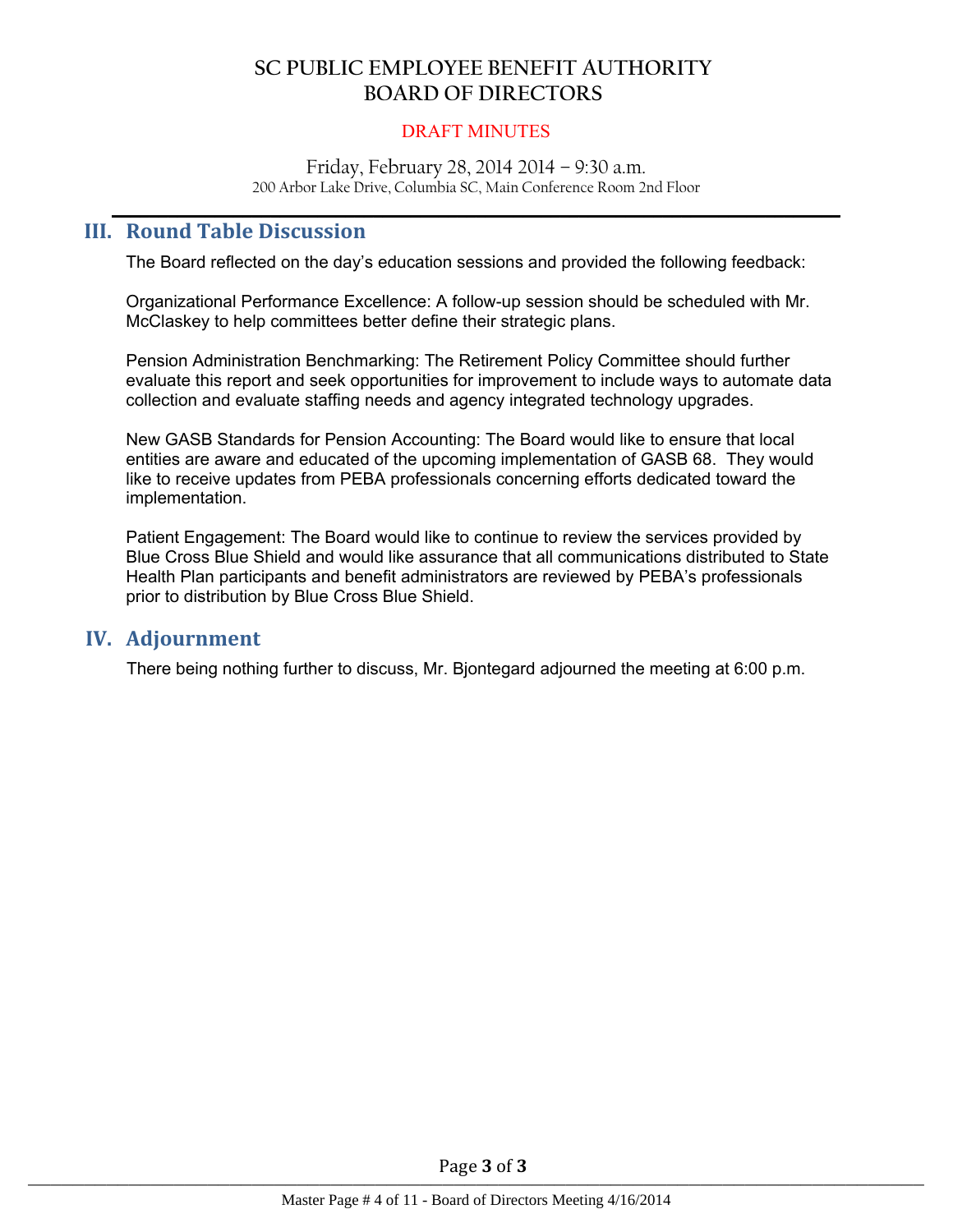### DRAFT MINUTES

Saturday, March 1, 2014 2014 – 9:00 a.m. 200 Arbor Lake Drive, Columbia SC, Main Conference Room 2nd Floor

 $\mathcal{L}_\mathcal{L} = \mathcal{L}_\mathcal{L} = \mathcal{L}_\mathcal{L} = \mathcal{L}_\mathcal{L} = \mathcal{L}_\mathcal{L} = \mathcal{L}_\mathcal{L} = \mathcal{L}_\mathcal{L} = \mathcal{L}_\mathcal{L} = \mathcal{L}_\mathcal{L} = \mathcal{L}_\mathcal{L} = \mathcal{L}_\mathcal{L} = \mathcal{L}_\mathcal{L} = \mathcal{L}_\mathcal{L} = \mathcal{L}_\mathcal{L} = \mathcal{L}_\mathcal{L} = \mathcal{L}_\mathcal{L} = \mathcal{L}_\mathcal{L}$ 

### **Retreat Location**

McNair Law Firm - 1221 Main St., Suite 1800, Columbia, SC 29201

### **Board Members Present:**

Ms. Peggy Boykin (in person) Mr. Frank Fusco (in person) Vice Chairman Joe "Rocky" Pearce (in person) Mr. Audie Penn (in person) Mr. John Sowards (in person) Mr. David Tigges (in person) Mr. Steve Heisler (in person) Sheriff Leon Lott (in person) Chairman Bjontegard (in person) Mr. Steve Matthews (in person) Ms. Stacy Kubu (in person)

### **Others present for all or a portion of the meeting:**

Travis Turner, Lil Hayes, Stephen Van Camp, Justin Werner, Virginia Wetzel from the South Carolina Public Employee Benefit Authority (PEBA); Wayne Pruitt with the State Retirees Association; Tim Bryan with Prudential; Brooks Goodman with Blue Cross Blue Shield of South Carolina; John Wienges with McNair Law Firm; and Sarah Corbett and Betsy Burn with the Retirement Systems Investment Consultant.

# **I. Call to order**

Chairman Bjontegard called the meeting to order at 9:00 a.m. and gave the invocation. Ms. Hayes confirmed meeting notice compliance with the Freedom of Information Act. Mr. Heisler moved to adopt the agenda and Sheriff Lott seconded. The agenda was unanimously approved.

# **II. Approval of minutes from the last meetings – January 15, 2014**

Mr. Bjontegard asked for amendments to the January 15, 2014, meeting minutes. There being no amendments, Mr. Pearce moved to adopt the minutes and Mr. Sowards seconded. Unanimously approved.

# **III. Committee Reports**

# **A. Retirement Policy Committee**

### **South Carolina Retirement Systems Group Trust Amendment**

Page **1** of **3**  $\frac{1}{1}$  agc  $\frac{1}{2}$  or  $\frac{1}{2}$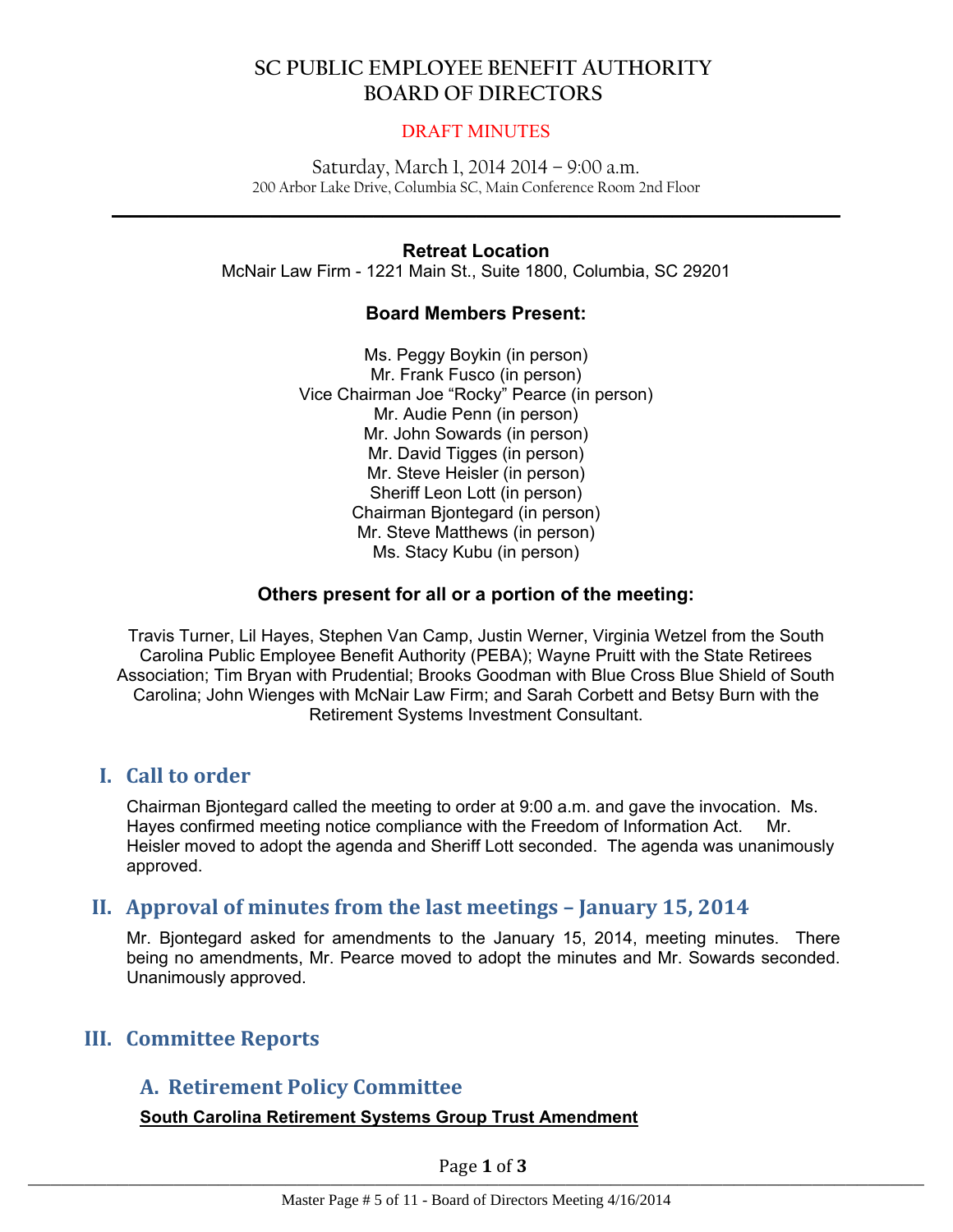#### DRAFT MINUTES

#### Saturday, March 1, 2014 2014 – 9:00 a.m. 200 Arbor Lake Drive, Columbia SC, Main Conference Room 2nd Floor

 $\mathcal{L}_\mathcal{L} = \mathcal{L}_\mathcal{L} = \mathcal{L}_\mathcal{L} = \mathcal{L}_\mathcal{L} = \mathcal{L}_\mathcal{L} = \mathcal{L}_\mathcal{L} = \mathcal{L}_\mathcal{L} = \mathcal{L}_\mathcal{L} = \mathcal{L}_\mathcal{L} = \mathcal{L}_\mathcal{L} = \mathcal{L}_\mathcal{L} = \mathcal{L}_\mathcal{L} = \mathcal{L}_\mathcal{L} = \mathcal{L}_\mathcal{L} = \mathcal{L}_\mathcal{L} = \mathcal{L}_\mathcal{L} = \mathcal{L}_\mathcal{L}$ 

Mr. Sowards introduced Sarah Corbett and Betsy Burn with the Retirement Systems Investment Commission who explained the need for an amendment to the South Carolina Systems Group Trust Resolution.

#### **Action**:

Mr. Sowards moved to approve an amendment to Section 6 of the South Carolina Retirement Systems Group Trust to read as follows:

The assets of this Group Trust shall be invested and managed exclusively by the Investment Commission in accordance with the provisions of Sections 9-1-1310 and 9-16-10 et seq. of the South Carolina Code of Laws, as amended. *Without limiting the generality of the foregoing, in compliance with Revenue Ruling 81-100, as amended, while assets of the Group Trust are invested in a collective trust or group trust, the provisions of the collective* trust or group trust shall be adopted as a part of this Group Trust, so long as the Investment *Commission has received a copy of a determination letter or otherwise received assurances that the collective trust or group trust is a group trust arrangement in accordance with Revenue Ruling 81-100, as amended.*

Mr. Fusco seconded the motion to approve the amendment. Unanimously Approved.

Mr. Sowards advised that Hershel Harper, the Retirement Systems Investment Commission's Chief Investment Officer, will be offering innovative recommendation on how PEBA can work together with RSIC. It was noted that PEBA and RSIC are separate but both work for the good of those that benefit from the Trust. There was discussion regarding the SC Senate panel investigation on RSIC regarding investment fees in which there were no findings. RSIC reported that they are eager to see the results of the fiduciary audit by the SC Inspector General.

# **B. Finance, Administration, Audit and Compliance (FAAC) Committee**

Mr. Matthews advised that the FAAC Committee will be meeting on March 4, 2014, to receive PEBA's Internal Auditor quarterly report to include an approval of the Internal Auditor's 2014 Audit Plan. They will also be reviewing the agreed upon procedures for the SC Deferred Compensation Program.

Mr. Matthews advised that the Ad Hoc Executive Director Search Committee has worked with the SC Office of Human Resources to post the Executive Director's position and will be scheduling follow-up meetings to review applications submitted. He also advised that the Committee is exploring the option of procuring an external Executive Director search firm.

# **C. Health Care Policy Committee**

Mr. Pearce announced that the Health Care Policy Committee will be scheduling a meeting soon to review a potential USC Health Care Pilot proposal.

# **IV. Old Business**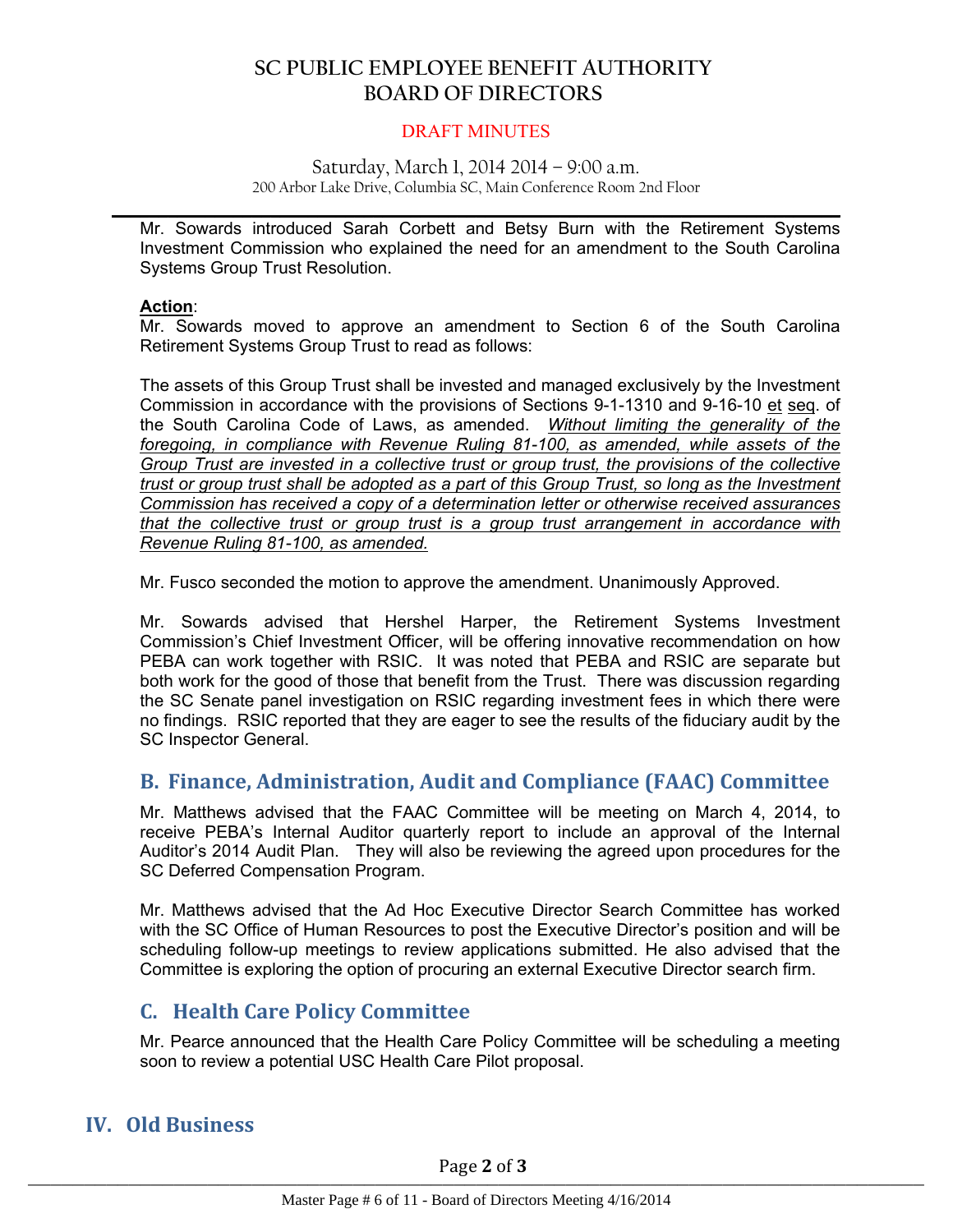#### DRAFT MINUTES

Saturday, March 1, 2014 2014 – 9:00 a.m. 200 Arbor Lake Drive, Columbia SC, Main Conference Room 2nd Floor

 $\mathcal{L}_\mathcal{L} = \mathcal{L}_\mathcal{L} = \mathcal{L}_\mathcal{L} = \mathcal{L}_\mathcal{L} = \mathcal{L}_\mathcal{L} = \mathcal{L}_\mathcal{L} = \mathcal{L}_\mathcal{L} = \mathcal{L}_\mathcal{L} = \mathcal{L}_\mathcal{L} = \mathcal{L}_\mathcal{L} = \mathcal{L}_\mathcal{L} = \mathcal{L}_\mathcal{L} = \mathcal{L}_\mathcal{L} = \mathcal{L}_\mathcal{L} = \mathcal{L}_\mathcal{L} = \mathcal{L}_\mathcal{L} = \mathcal{L}_\mathcal{L}$ 

- a. Legislative Update [in notebook materials] The Board reviewed the status of PEBA related legislation and future strategies on how to stay better informed.
- b. State Health Plan: Fraud Prevention

Brooks Goodman with Blue Cross Blue Shield provided a report on their efforts to prevent fraud. There was discussion regarding the amount of savings as a result of fraud prevention that was directly related to PEBA and efforts towards engaging State Health Plan participants to actively monitor their Explanation of Benefits to prevent fraud. Mr. Brooks also provided information regarding medical tourism.

### **V. New Business**

There was no new business discussed.

## **VI. Round Table Discussion**

Each board member provided their feedback on the 2014 retreat. In general the retreat was well received and the members agreed that there should be a follow-up session with Mr. McClaskey regarding performance excellence.

The Board also received an update on the implementation of Catamaran as the new Pharmacy Benefits Manager. There was discussion regarding initial implementation issues and PEBA is working with Catamaran to seek resolution to the problems.

### **VII. Adjournment**

There being nothing further to discuss, Mr. Bjontegard adjourned the meeting at 11:39 a.m.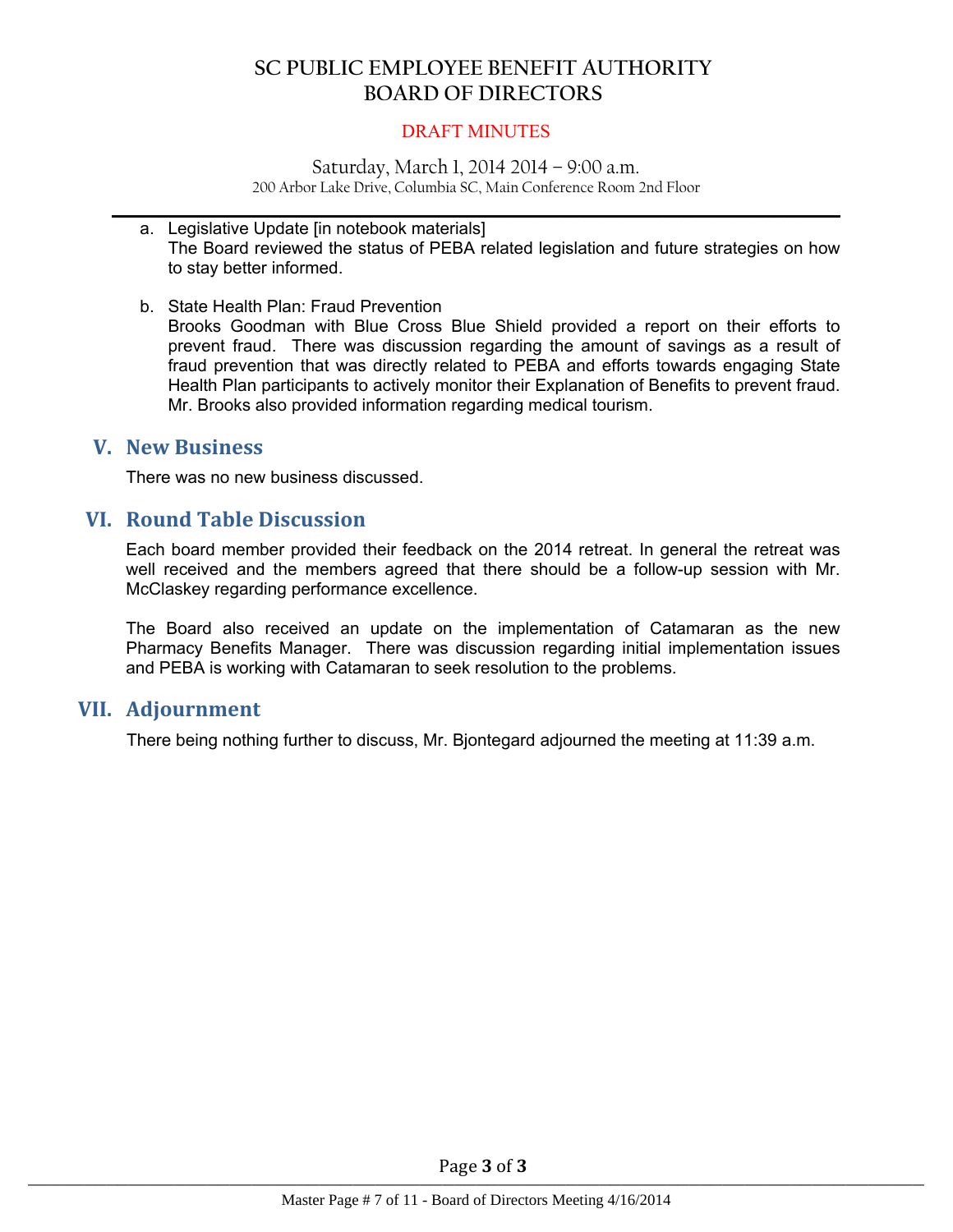|                    |       |                                          |                        |                         | Legislative Update 4/11/2014                         |                          |                                                |
|--------------------|-------|------------------------------------------|------------------------|-------------------------|------------------------------------------------------|--------------------------|------------------------------------------------|
| <b>Major Bills</b> |       |                                          |                        |                         |                                                      |                          |                                                |
| <b>Bill Number</b> |       | <b>Companion Description</b>             | <b>Primary Sponsor</b> | <b>Known Opposition</b> | <b>Implications for PEBA</b>                         | <b>Status</b>            | <b>Additional Comments</b>                     |
| <b>S0952</b>       |       | Would allow retired members of SCRS to   | Peeler                 |                         | Very few members impacted.                           | Still in Senate Finance. |                                                |
|                    |       | cease making employee contributions if   |                        |                         | Total employee contribtuion                          | Would need to cross      |                                                |
|                    |       | the employee's monthly retirement        |                        |                         | decrease estimated under \$100k over to the House by |                          |                                                |
|                    |       | contribtuion exceeds the monthly         |                        |                         | per year. However, could begin a May 1. Unlikely to  |                          |                                                |
|                    |       | retirement benefit                       |                        |                         | dangerous precedence of                              | pass.                    |                                                |
|                    |       |                                          |                        |                         | allowing retired members to not                      |                          |                                                |
|                    |       |                                          |                        |                         | contribute                                           |                          |                                                |
| <b>S0954</b>       |       | PEBA Technical Corrections bill          | Courson/Leather        | Davis                   | Technical corrections, staggered                     | Senator Davis desires    | Sen. Setzler was                               |
|                    |       |                                          | man                    |                         | terms for PEBA Board members                         | to be present during     | opposed to PEBA Board                          |
|                    |       |                                          |                        |                         | along with term limits, move                         | any discussion           | members having 3 year                          |
|                    |       |                                          |                        |                         | from monthly to quarterly                            |                          | terms. Bill now has 2                          |
|                    |       |                                          |                        |                         | required PEBA meetings                               |                          | vear terms and term                            |
|                    |       |                                          |                        |                         |                                                      |                          | limit of two terms. Given                      |
|                    |       |                                          |                        |                         |                                                      |                          | those conditions, it may                       |
|                    |       |                                          |                        |                         |                                                      |                          | be best to let this bill die                   |
|                    |       |                                          |                        |                         |                                                      |                          | and try again next year                        |
|                    |       |                                          |                        |                         |                                                      |                          |                                                |
|                    |       |                                          |                        |                         |                                                      |                          |                                                |
| <b>S0962</b>       | H4536 | Would allow all newly hired hospital     | Peeler/ Allison        |                         | Major implications monetarily as                     | In Senate Finance.       | Being pushed by                                |
|                    |       | employees to opt out of participation in |                        |                         | this could lead to an increase of                    | Probably has issues      | Spartanburg Regional                           |
|                    |       | <b>SCRS</b>                              |                        |                         | up to .11% in both member and                        |                          | meeting the crossover Medical Center and their |
|                    |       |                                          |                        |                         | employer cont. Also,                                 | date as several          | lobbyists which include                        |
|                    |       |                                          |                        |                         | implications of setting a                            | senators have            | Dan Cooper                                     |
|                    |       |                                          |                        |                         | precedence                                           | concerns                 |                                                |
| <b>S1008</b>       | H4828 | Would allow administrative law judges to | Setzler/Lourie         |                         | Slight increase in JSRS unfunded                     | 4/10/14 On the           |                                                |
|                    |       | elect to be a member of JSRS             |                        |                         | liability                                            | House calendar for       |                                                |
|                    |       |                                          |                        |                         |                                                      | second reading 24 hr.    |                                                |
|                    |       |                                          |                        |                         |                                                      | point raised             |                                                |
|                    |       |                                          |                        |                         |                                                      |                          |                                                |
|                    |       |                                          |                        |                         |                                                      |                          |                                                |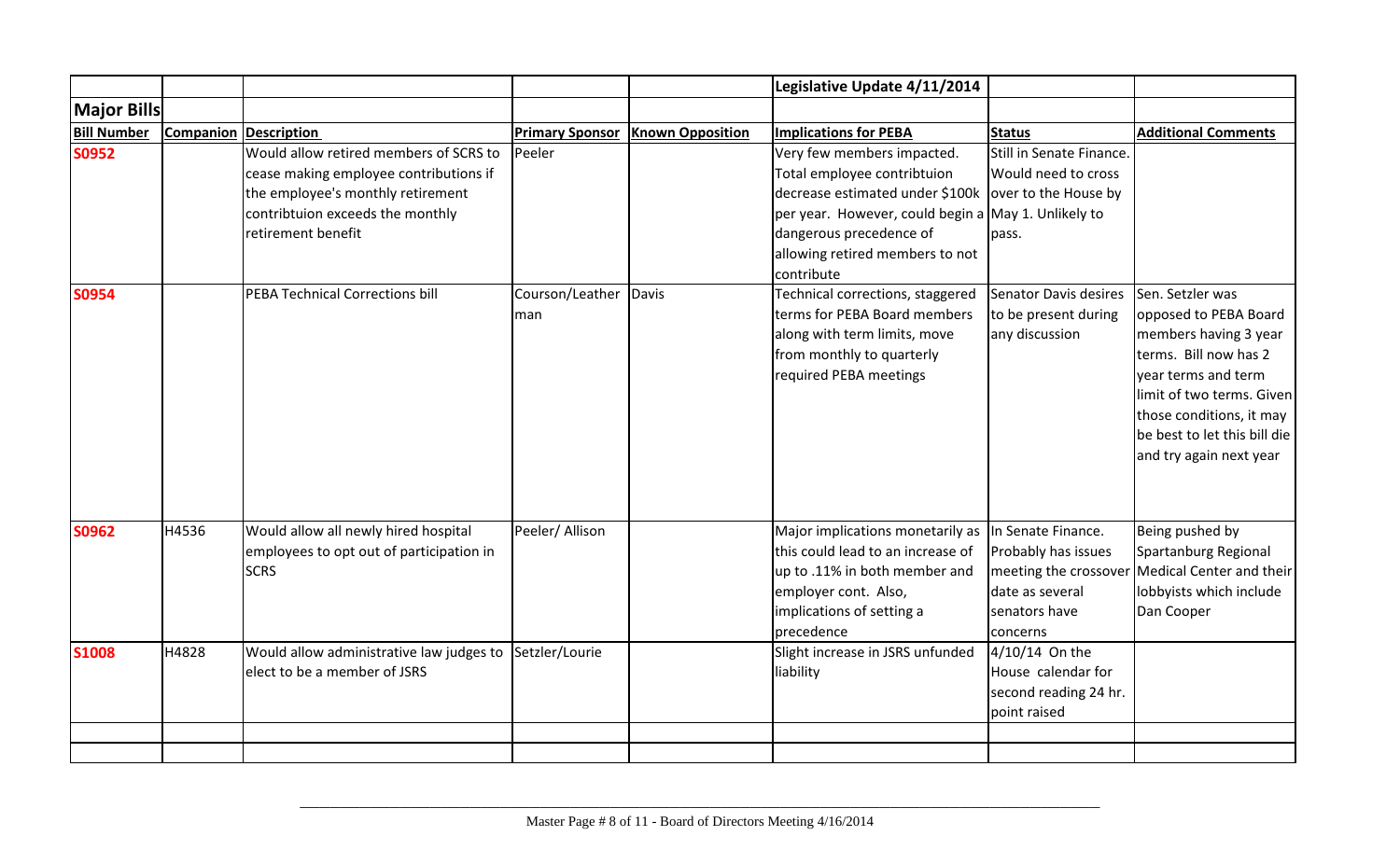|                    | <b>Other Bills Being</b> |                                                                                                                                                                                                                                                                             |                                                                                       |                         |                              |                                                                      |                            |
|--------------------|--------------------------|-----------------------------------------------------------------------------------------------------------------------------------------------------------------------------------------------------------------------------------------------------------------------------|---------------------------------------------------------------------------------------|-------------------------|------------------------------|----------------------------------------------------------------------|----------------------------|
|                    | <b>Tracked</b>           |                                                                                                                                                                                                                                                                             |                                                                                       |                         |                              |                                                                      |                            |
| <b>Bill Number</b> |                          | <b>Companion Description</b>                                                                                                                                                                                                                                                | <b>Primary Sponsor</b>                                                                | <b>Known Opposition</b> | <b>Implications for PEBA</b> | Status                                                               | <b>Additional Comments</b> |
| H3021              |                          | Prohibits certain investments and<br>contracts with persons who are engaged<br>in investment activities in Iran                                                                                                                                                             | Clemmons,<br>Sellers, R.L.<br>Brown, Putnam,<br>Kennedy, Gilliard,<br>Toole, Branham, |                         |                              | $3/25/2014 -$ Carried<br>Over by Senator Hutto                       |                            |
|                    |                          |                                                                                                                                                                                                                                                                             | Rutherford, King<br>and Cobb-Hunter                                                   |                         |                              |                                                                      |                            |
| H4623              |                          | Provides that a return to work retiree<br>who returns to covered employment is<br>exempted from the \$10,000 earnings limit<br>if the member is hired by certain<br>municipalites based on populatio, county,<br>depending on the budget amounts and<br>convered under PORS | Rivers                                                                                |                         |                              | 2-6-2014-referred to<br><b>Ways and Means</b>                        |                            |
| H0105              |                          | Provides for the creation of prepaid<br>medical service agreements through<br>which employers, individuals and non-<br>employer org. may contract directly with<br>health care providers and health care<br>services with certain provisions                                | Bright                                                                                |                         |                              | $1/8/2013$ -referred to<br>the Committee on<br>Banking and Insurance |                            |
| S0897              | H4462                    | Would allow persons retiring from a<br>solicitor's office to participate in health<br>and dental plans regardless if their county<br>of employment participates                                                                                                             | Coleman                                                                               |                         |                              | 1-14-2014-House<br>introduced and read<br>first time                 |                            |
| H3108              |                          | Increases annual salary of general<br>assembly members to \$50,000                                                                                                                                                                                                          | King                                                                                  |                         |                              | 3-24-2014-Scrivener's<br>error corrected                             |                            |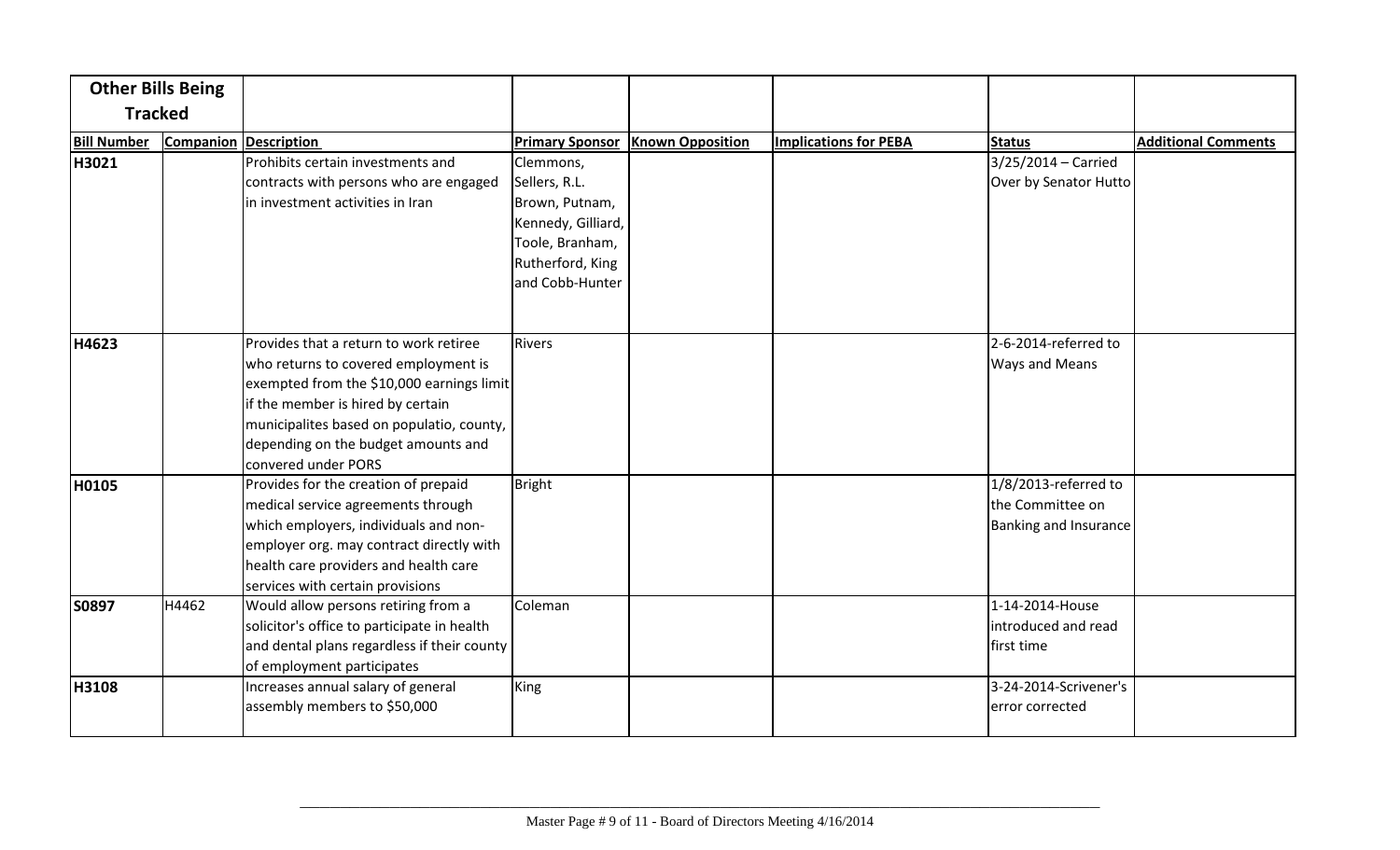| S0618 | Prohibits employer contributions to the                    | Bright, Hutto,   | 5-1-2013- Senate |
|-------|------------------------------------------------------------|------------------|------------------|
|       | state health plans from being used to pay  Bryant, Verdin, |                  | amended          |
|       | for abortions                                              | Fair, L. Martin, |                  |
|       |                                                            | Massey, S.       |                  |
|       |                                                            | Martin, Davis,   |                  |
|       |                                                            | Shealy and       |                  |
|       |                                                            | Campsen          |                  |